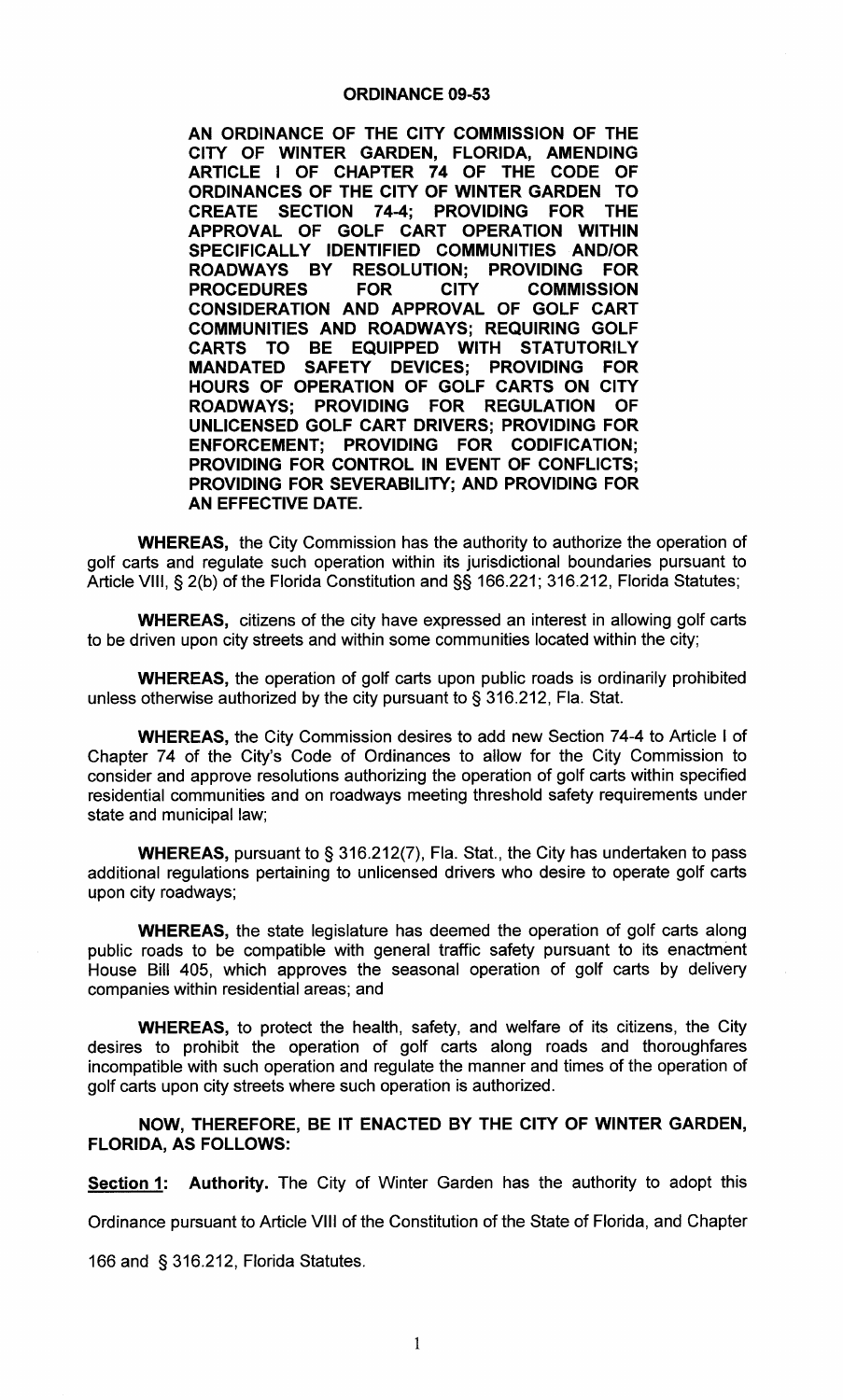Section 2: Adoption. Article I of Chapter 74 of the City of Winter Garden Code is **HEREAD AND AND THE STATE OF A STATE OF STATE CARE CARE SOMET SOMET.**<br>hereby amended to add the following Section 74-4 (words that are stricken out are deletions; words that are underlined are additions):

## sec. 74-4. Golf carts.

- sec.  $14-4$ . Golf carts.<br>(a) Definition of golf cart. Pursuant to F.S. § 320.01(22), a 320.01(22), and for the purposes of this<br>motor vehicle that is designed and section, a "golf cart" is defined as <sup>a</sup> motor vehicle that is designed and manufactured for operation on a golf course for sporting or recreational purposes and that is not capable of exceeding speeds of twenty (20) miles per hour.
- (b) Golf carts generally prohibited from operation on public streets. Unless otherwise expressly authorized pursuant to this Section or state law, golf carts shall not be operated upon public roadways located within the City.
- (c) Authorization to operate golf carts within and between golf cart communities and on specified roadways by resolution. Golf carts meeting the definition set forth in subsection (a) may be operated on city roadways within the defined boundaries of residential communities when such communities are approved by resolution as "golf cart communities." To receive City approval, any such resolution must be accompanied by the requisite legislative findings as required by statute and shall include <sup>a</sup> plan for the placement of the requisite signage within the golf cart community. Golf carts may also be operated between golf cart communities that are adjacent, if such provision is specifically included by the City Commission in the approving resolution. Golf carts may also be operated on roadways outside golf cart communities, when such roadways have been approved by resolution for golf cart use. The City Commission may reject a resolution or otherwise revoke <sup>a</sup> previously approved resolution if the commission determines that the operation of golf carts within any such community or roadway would constitute or has become <sup>a</sup> danger or detriment to the health, safety, welfare, or character of the community or the surrounding area or the City Commission otherwise determines that it cannot or will not be able to determine that such community or roadway continues to meet statutory requirements.
- $(d)$ Application for golf cart community authorization. A golf cart community resolution as described in subsection (c) may be proposed pursuant to one of the following methods:
	- 1) Community associations. A community governed by <sup>a</sup> community association such as a homeowners' or condominium association must have the governing body of such association adopt and submit a request in writing to the city that its community be considered for approval as <sup>a</sup> golf cart community. Such request shall contain an affirmative statement from the community association that golf carts may safely be operated upon the streets of such community given the speed, volume, and character of motor vehicle traffic using the road or street and any character of motor vehicle traffic using the road or street and ditional information and/or evidence supporting such statement.
	- 2) Other communities. The Citv Commission may also, upon its own initiative or upon citizen petition, direct city staff to create a map or other diagram delineating the boundaries of a golf cart community or roads upon which golf carts may be operated and a resolution authorizing such roadways or communities for golf cart use to be presented to the City Commission for approval.
- (e) Equipment and minimum standards. All golf carts operated within golf cart communities or approved roadways shall meet the minimum equipment standards established by Florida Statutes. Golf carts that are operated between the hours of sunset and sunrise, if permitted by the approving resolution, shall have additional equipment requirements, and at a minimum, must have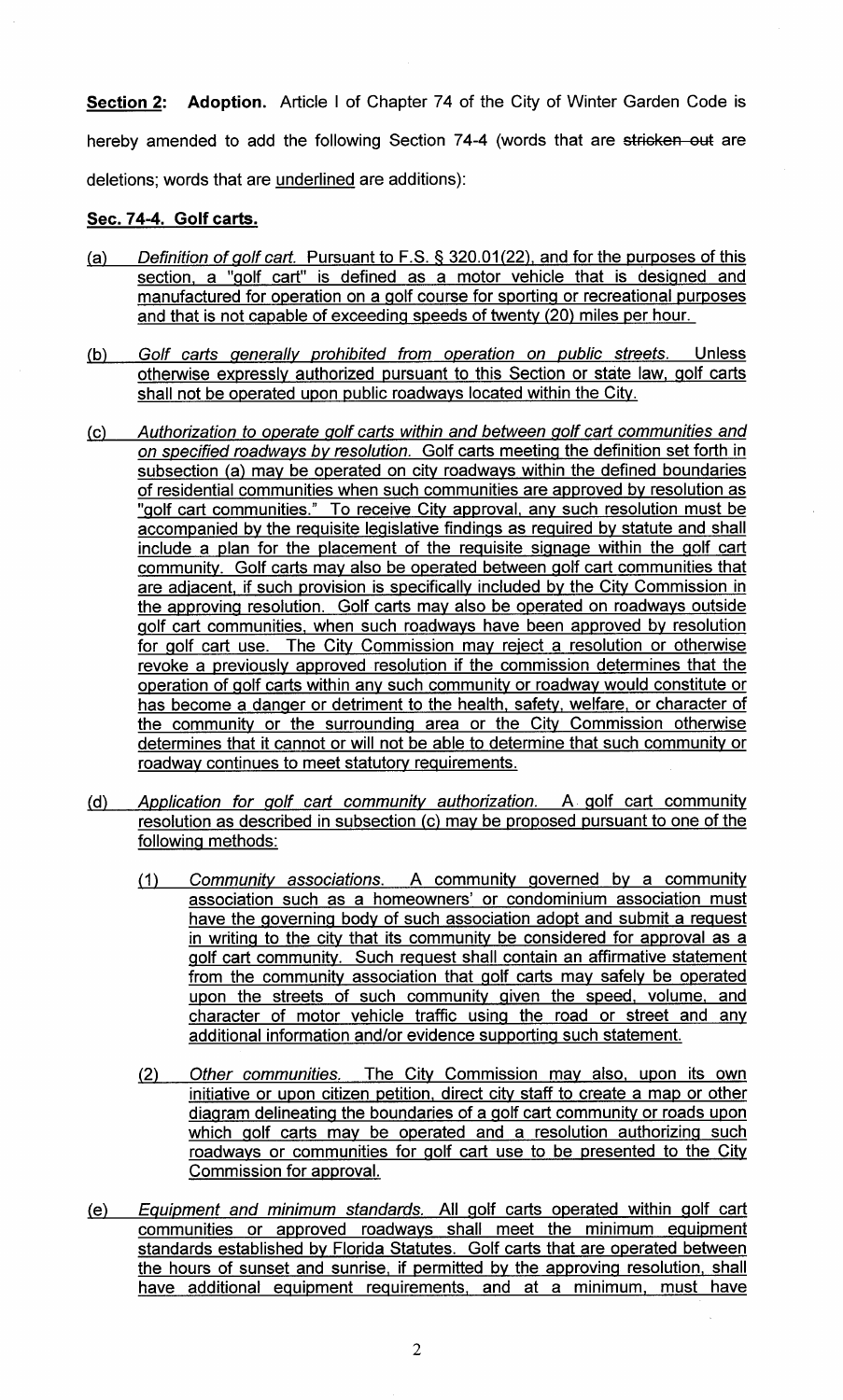headlights, brake lights, turn signals, a windshield, and reflective devices on the sides of the golf cart that could include reflective tape.

- fl Hours of operation. Golf carts meeting the minimum equipment standards established in subsection (e) above for operation between the hours between<br>sunset and sunrise, shall only be operated between the hours of 5:00 a.m. and sunset and sunrise, shall only be operated between the hours of 5:00 a.m. and established in subsection (e) above for operation between the hours between<br>sunset and sunrise, shall only be operated between the hours of 5:00 a.m. and<br>10:00 p.m., if permitted by the approving resolution. Golf carts tha the minimum equipment standards for operation between sunset and sunrise shall only be permitted to operate during the hours between sunrise and sunset.
- q) Unlicensed drivers. It shall be unlawful for an unlicensed driver, defined as <sup>a</sup> driver who does not hold and possess a valid state-issued driver's license, to shall only be permitted to operate during the hours between sunrise and sunset.<br>Unlicensed drivers. It shall be unlawful for an unlicensed driver, defined as a<br>driver who does not hold and possess a valid state-issued driv following requirements:
	- 1) Must be eighteen (18) years of age or older; and
	- (1) Must be eighteen (18) years of age or older; and<br>(2) Must complete a city-approved safety course in the operation of golf carts)<br>an aublie reade. Press of completion of our begures abell be corried at all on public roads. Proof of completion of such course shall be carried at all times by an unlicensed driver when such driver is operating a golf cart on city streets.
- h) Compliance with traffic laws. Golf carts shall comply with all applicable local and state traffic laws, and may be ticketed for traffic violations in the same manner as motor vehicles.
- i) Regulations. Regardless of whether <sup>a</sup> particular community is designated as <sup>a</sup> golf cart community or <sup>a</sup> roadway is approved for use by golf carts, golf carts shall be subject to the following restrictions at all times:
	- 1) Unless otherwise expressly authorized pursuant to general law or the enabling resolution, no golf cart shall be operated upon a road with a<br>posted speed limit in excess of twenty-five (25) miles per hour. posted speed limit in excess of twenty-five (25) miles per hour.
	- (2) A golf cart being operated upon a road with a posted speed limit of twentyfive (25) miles per hour or less may, for the sole purpose of continuing travel along such road, be operated across an intersecting street with <sup>a</sup> travel along such road, be operated across an intersecting street with a<br>posted speed limit in excess of twenty-five (25) miles per hour but not to posted speed limit in excess of twenty-five (25) miles per hour but not to<br>exceed thirty-five (35) miles per hour, provided that such intersection is<br>governed by 3.4 way stop sign or traffic signal governed by a 4-way stop sign or traffic signal. <u>limit in e</u><br><u>ive (35)</u><br>4-way st
	- 3) No golf carts shall be operated upon those roads that the city has identified as arterial or collector roads unless otherwise authorized by the enabling resolution. perated upon those roads that the city has<br>ector roads unless otherwise authorized by the<br>perated upon a state highway unless otherwise<br>316.212(2), Fla. Stat., or any other applicable
	- 4) <sup>A</sup> golf cart shall not be operated upon <sup>a</sup> state highway unless otherwise authorized pursuant to & 316. state statute.
- Enforcement. The city shall have the authority to enforce the provisions set forth  $(i)$ herein and applicable traffic laws, provided however, that the enforcement of rules and regulations created and established by community associations shall be the sole responsibility of each community.

SECTION 3: Codification: Section 2 of this Ordinance shall be codified and made part

of the City of Winter Garden Code of Ordinances.

**SECTION 4: Control:** In the event of a conflict or conflicts between this ordinance and

other ordinances, this ordinance controls.